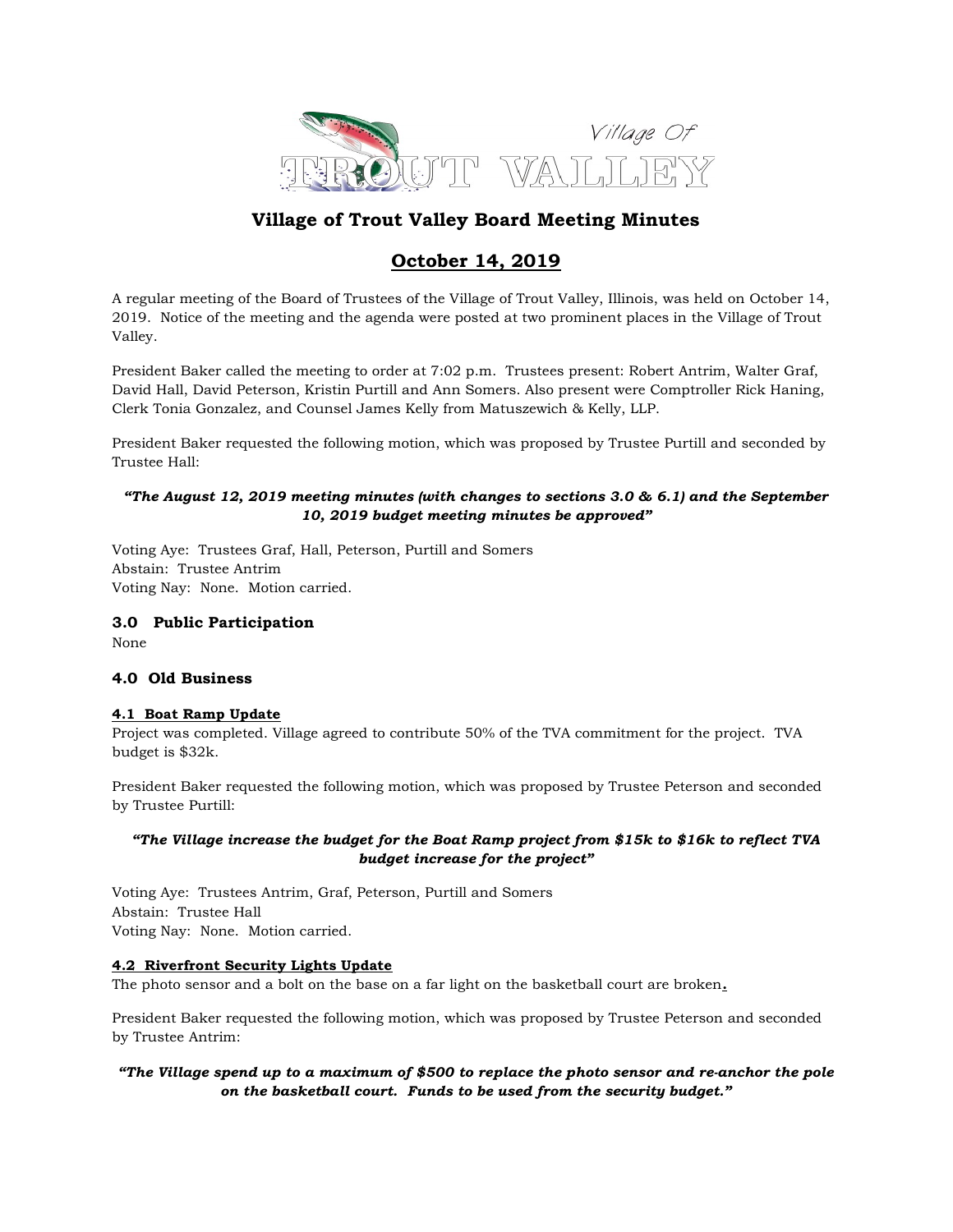Voting Aye: Trustees Antrim, Graf, Hall, Peterson, Purtill and Somers Voting Nay: None. Motion carried.

# 4.3 Road Crack Sealing Update

Crack sealing project was not completed by vendor. Turkey Run needs to be crack sealed. Village road was completed and can be billed. Comptroller Haning requested two separate contracts for TVA and Village. Certified Labor certificate to be received.

# 4.4 Unsafe Tree Removal

The Care of Trees identified numerous trees throughout the Village that need to be removed due to safety concerns. Quotes to be obtained for the tree removal. Discussions held regarding Village responsibility for removal of unsafe/dead trees on non-Village property. Historically the Village would pay for tree trimming and the TVA would be responsible for tree removal. Legal counsel, Jim Kelly recommended the Village not expand their jurisdiction for tree removal. Need to set clear criteria if Village wants to expand. President Baker did not want to set a precedent and declined to have Village responsible for providing tree removal in the Fen. Motion to pay for tree removal to be deferred until Appropriations discussions

# \*\* 4.4 Unsafe Tree Removal is continued after 6.13 Financial

# 4.5 Storm Water Projects

Quote was reviewed to replace line of pipe underneath Rainbow Lane. There is standing water in the pipe at all times. The roots are slowing the passing of spring water thru the pipes.

President Baker requested the following motion, which was proposed by Trustee Peterson and seconded by Trustee Hall:

#### "The Village spend up to a maximum of \$6.2k to repair the storm sewer at Rainbow Lane"

Comptroller Haning requested the proposal obtain a minimum of 2-3 bids. He stressed the importance of obtaining competitive bids. President Baker asked Comptroller Haning to put together a formal proposal for obtaining bids. The motion was restated:

President Baker requested the following motion, which was proposed by Trustee Peterson and seconded by Trustee Hall:

# "The Village spend up to a maximum of \$6.2k to repair the storm sewer at Rainbow Lane and 2-3 competitive bids will be obtained"

Voting Aye: Trustees Antrim, Graf, Hall, Peterson, Purtill and Somers Voting Nay: None. Motion carried

# 4.6 Security Gate at Country Club & Security Lock Purchase

The current TVA board is not in favor of the security gate/lock at the country club entrance and encouraged the Village not to put the gate back up.

# 4.7 Turkey Trot Update

The race organizers paid Trout Valley the agreed upon proceeds for 2018. Hertz officials toured Trout Valley and its amenities and they were impressed with the history and connection with John Hertz. The current race structure will remain for 2019. Discussions held regarding 2020 Turkey Trot Race.

# 4.8 Cary-Algonquin Road Pedestrian Crossing Update

Difficult project due to a new barrier needed & will need to be set back. Telephone poles will need to be moved to meet county requirements. It is a dangerous crossing and blinking signs are also proposed.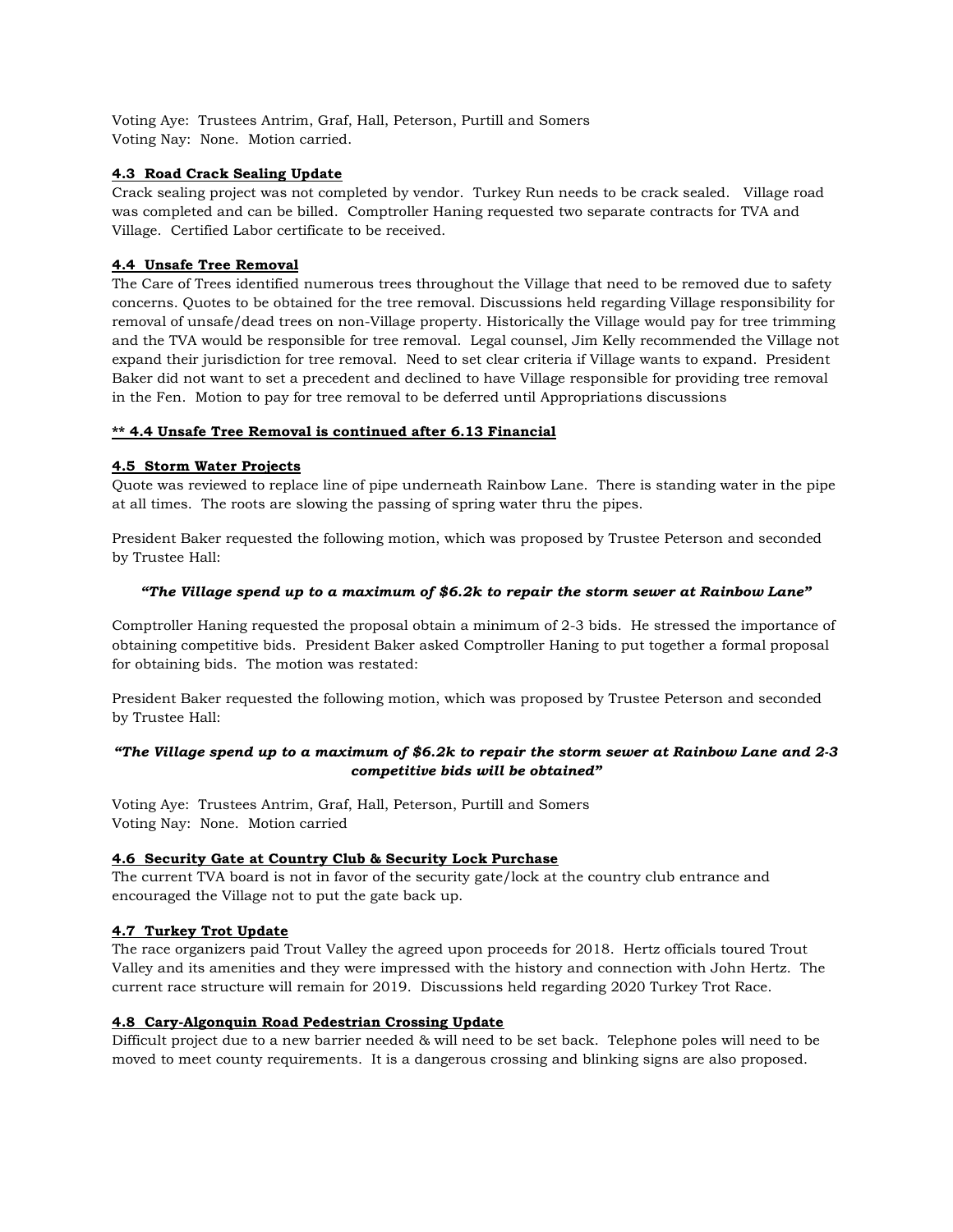# 4.9 Garbage Container at Country Commons Apartments

The garbage container at the Country Commons Apartments will be relocated and enclosed in compliance with the Village of Cary code requirements.

# 5.0 Old Business

#### 5.1 Trout Valley Website

A new Trout Valley website is being developed and Village board members are asked to provide a short bio and a picture.

#### 5.2 Ethics Training

All board members are required to submit their Statement of Economic Interest annually and take the online Open Meeting Act training as part of the state required training.

#### 5.3 2020 U.S. Census – Complete Count Committee

The U.S. Census will be conducted in 2020 and will be available to complete online. The Village receives funds based on residents' responses and participation. Comptroller Haniing will provide dollar amounts to present to residents.

#### 5.4 Approval of 2020 Village of Trout Valley Board Meeting Dates

The meeting dates for 2020 are: February 10<sup>th</sup>, April 13<sup>th</sup>, June 9<sup>th</sup>, August 10<sup>th</sup>, September 15<sup>th</sup> (Budget), October 12th, and December 7th.

President Baker requested the following motion, which was proposed by Trustee Purtill and seconded by Trustee Graf:

#### "The Village approve the revised meeting dates for 2020."

Voting Aye: Trustees Antrim, Graf, Hall, Peterson, Purtill and Somers Voting Nay: None. Motion carried.

# 5.5 Reflectors at Stonegate Road Entrance

Discussions held regarding use of reflectors on either side of the Stonegate entrance or on nearby utility pole, to avoid accidents. President baker will follow with TVA and ComEd for guidance/approval.

#### 5.6 ComEd Tree Trimming

ComEd will be trimming trees (that interfere with electrical lines) within the Village, the end of October or the beginning of November. A notice will be in the Trout Valley Newsletter

# 5.7 Picnic Bench Purchase

Due to increased events at the lodge, a purchase of additional picnic benches was requested by the TVA

President Baker requested the following motion, which was proposed by Trustee Peterson and seconded by Trustee Hall:

# "The Village purchase 3 picnic benches for Riverfront park, up to a maximum of \$1k or \$350 per bench."

Discussions held regarding the spending. Comptroller Haning felt purchase should be contingent on TVA using funds from the Lodge rental towards future Lodge projects/purchases.

Voting Aye: Trustees Graf, Hall, Peterson, and Purtill Voting Nay: Antrim and Somers Motion carried.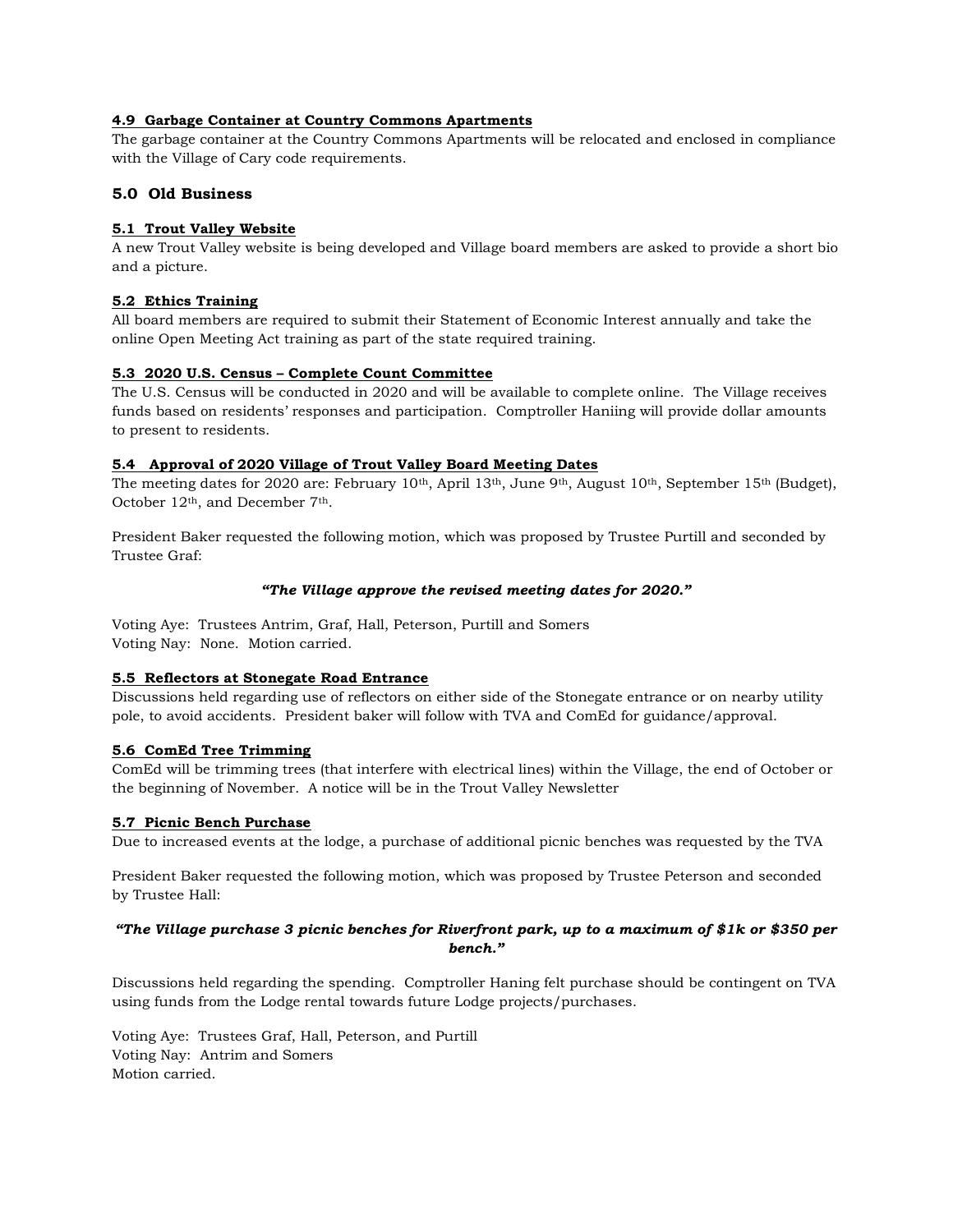# 5.8 Replacement Plaque for Kerry Johnson

The original plaque was stolen at Pond #2. The replacement cost should be less due to no plate set fees. President Baker requested the following motion, which was proposed by Trustee Purtill and seconded by Trustee Somers:

#### "The Village purchase a replacement plaque for Kerry Johnson for a cost of up to \$812."

Voting Aye: Trustees Antrim, Graf, Hall, Peterson, Purtill and Somers Voting Nay: None. Motion carried.

#### 5.9 Approval of Ordinance #2019-20-001 Appropriations for General Corporate Purposes for the Village of Trout Valley for the Fiscal Year September 1, 2019 through August 31, 2020

Comptroller Haning reviewed 2019-20 Budget Detail spreadsheet and discussed absolute limits to spending.

President Baker requested the following motion, which was proposed by Trustee Hall and seconded by Trustee Graf:

# "Approve Ordinance #2019-20-001 Appropriations for General Corporate Purposes for the Village of Trout Valley for the Fiscal Year September 1, 2019 through August 31, 2020."

Voting Aye: Trustees Antrim, Graf, Hall, Peterson, Purtill and Somers Voting Nay: None. Motion carried.

#### 5.10 Approval of 2020 IDOT Resolution for Road Maintenance

Comptroller Haning will file with IDOT a resolution in support of the Village road maintenance. Need to tie with a TVA ordinance which the Village agrees to pay TVA to maintain the Village road.

President Baker requested the following motion, which was proposed by Trustee Peterson and seconded by Trustee Purtill:

#### "Approve 2020 IDOT Resolution for Road Maintenance"

Voting Aye: Trustees Antrim, Graf, Hall, Peterson, Purtill and Somers Voting Nay: None. Motion carried.

# 6.0 Reports, as appropriate

#### 6.1 Financial Report

#### 6.12 Approval of FY 2019 Financial Statement for Statutory Reporting

Comptroller Haning reviewed his Comptroller Comments on financial results for FY2019. Net Receipts & Disbursements were favorable to budget for FY2019 by \$24.9k. Cash Receipts are \$21.9k favorable. State Income tax is the largest receipt category and was \$6.2k over budgeted amount. Expenditures are \$3k favorable. General fund expenditures were over the operating budget set at the beginning of the year by \$1.28k. Cash Balances dropped by \$29.5k from prior fiscal year end. Cash Balances decline in years which we participate in road resurfacing project. This years' contribution was \$41k.

President Baker requested the following motion, which was proposed by Trustee Somers and seconded by Trustee Purtill:

#### "Approve the August 2019 Disbursements for the Village of Trout Valley"

Voting Aye: Trustees Antrim, Graf, Hall, Peterson, Purtill and Somers Voting Nay: None. Motion carried.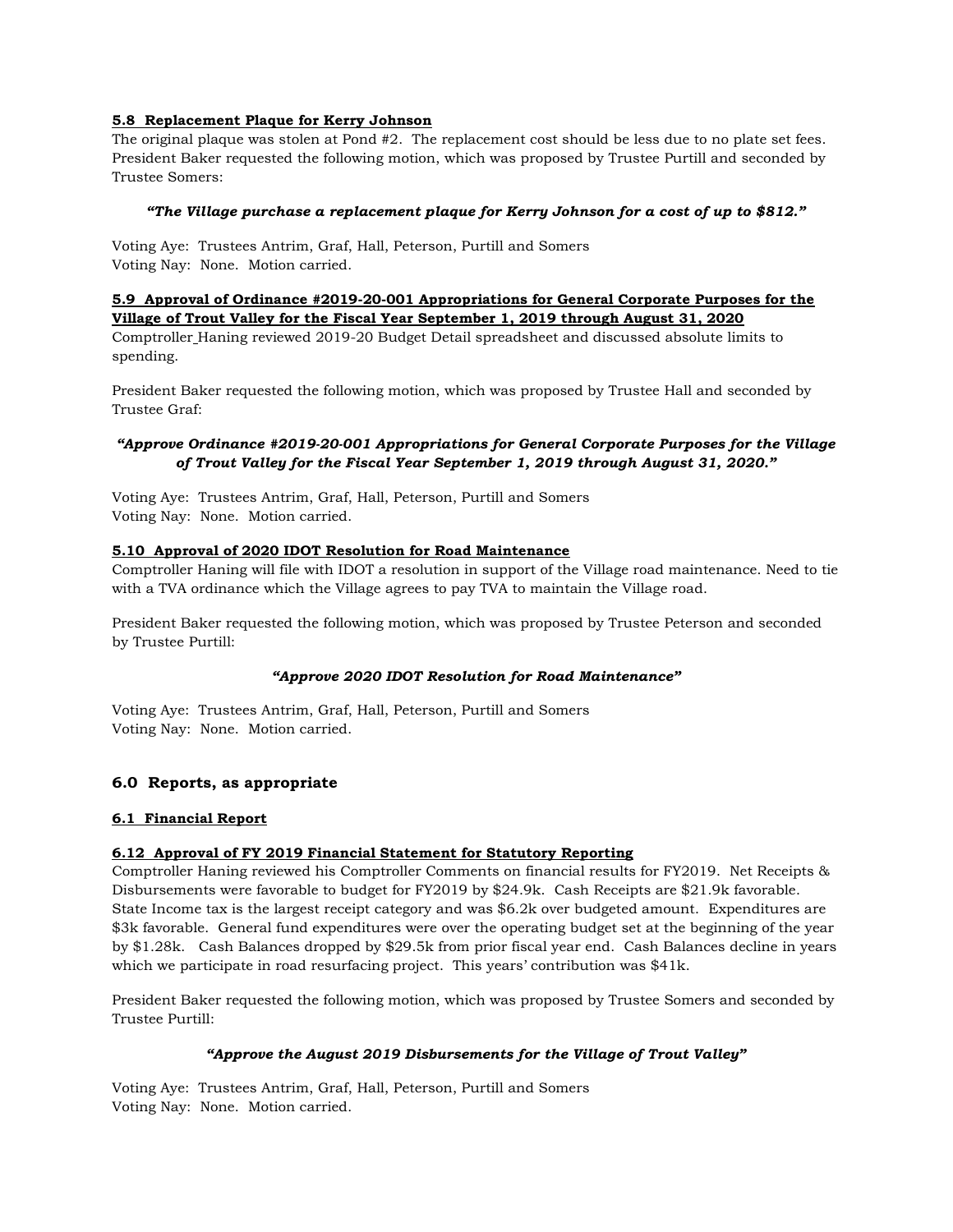President Baker requested the following motion, which was proposed by Trustee Peterson and seconded by Trustee Antrim:

#### "Approve Year End 2019 Financial Reports for Reporting and Distribution"

Voting Aye: Trustees Antrim, Graf, Hall, Peterson, Purtill and Somers Voting Nay: None. Motion carried.

Comptroller Haning conducted a review of the State Income Tax analysis and September 2019 financial results. There is a one month lag between the collection month & the receipt month. September receipts show a 4% decrease and the budget assumes a 5% increase. Total Cash Receipts of \$11.7k vs \$11.6 budget. Largest expenditures were for the Marina project. Total funds are at \$297k, which is down from \$340k from prior year.

President Baker requested the following motion, which was proposed by Trustee Hall and seconded by Trustee Purtill:

# "Approve the September 2019 Disbursements for the Village of Trout Valley"

Voting Aye: Trustees Antrim, Graf, Hall, Peterson, Purtill and Somers Voting Nay: None. Motion carried.

#### 6.13 Accounting Review

Comptroller Haning requested assistance to conduct a financials controls review, in an effort to protect himself and the Village. Trustee Antrim agreed to conduct the review.

#### \*\*Return to Old Business

#### 4.4 Unsafe Tree Removal

During a review of the operating budget for the Fen, \$10k was determined as available for tree removal.

Discussions held regarding prioritizing the dead trees to be removed. The companies quoting will be asked to prioritize the tree removal. In addition, Village Arborist will be asked for his opinion on the prioritizing of the dead tree removal.

President Baker requested the following motion, which was proposed by Trustee Peterson and seconded by Trustee Purtill:

# "In the interest of safety, approve the removal of all dead trees within a 60ft swatch along all roads (30ft from the center line) in the Village, up to a maximum of \$10k and with competitive bids obtained.

Voting Aye: Trustees Antrim, Graf, Hall, Peterson, Purtill and Somers Voting Nay: None. Motion carried.

# 6.2 Security Report

Current agreement with Northwest Suburban Patrol ends in November. Frustration expressed regarding the lack of TVA enforcement of established rules regarding go-carts & mini bikes. Reports from Northwest Suburban Patrol & the McHenry County Sheriff were distributed and reviewed.

# 6.3 Intergovernmental Report

Trustee Somers reported Trout Valley is in good shape based on a review of the FEMA maps during a recent flood plain meeting. She will attend the county storm water meeting in October.

# 6.4 Forestry Board Report

Discussions held regarding winter pruning of trees. Anticipate \$12k for tree trimming in 2019 (vs. \$4.8k in 2018) due to Hackberry & Oak trees that require trimming.